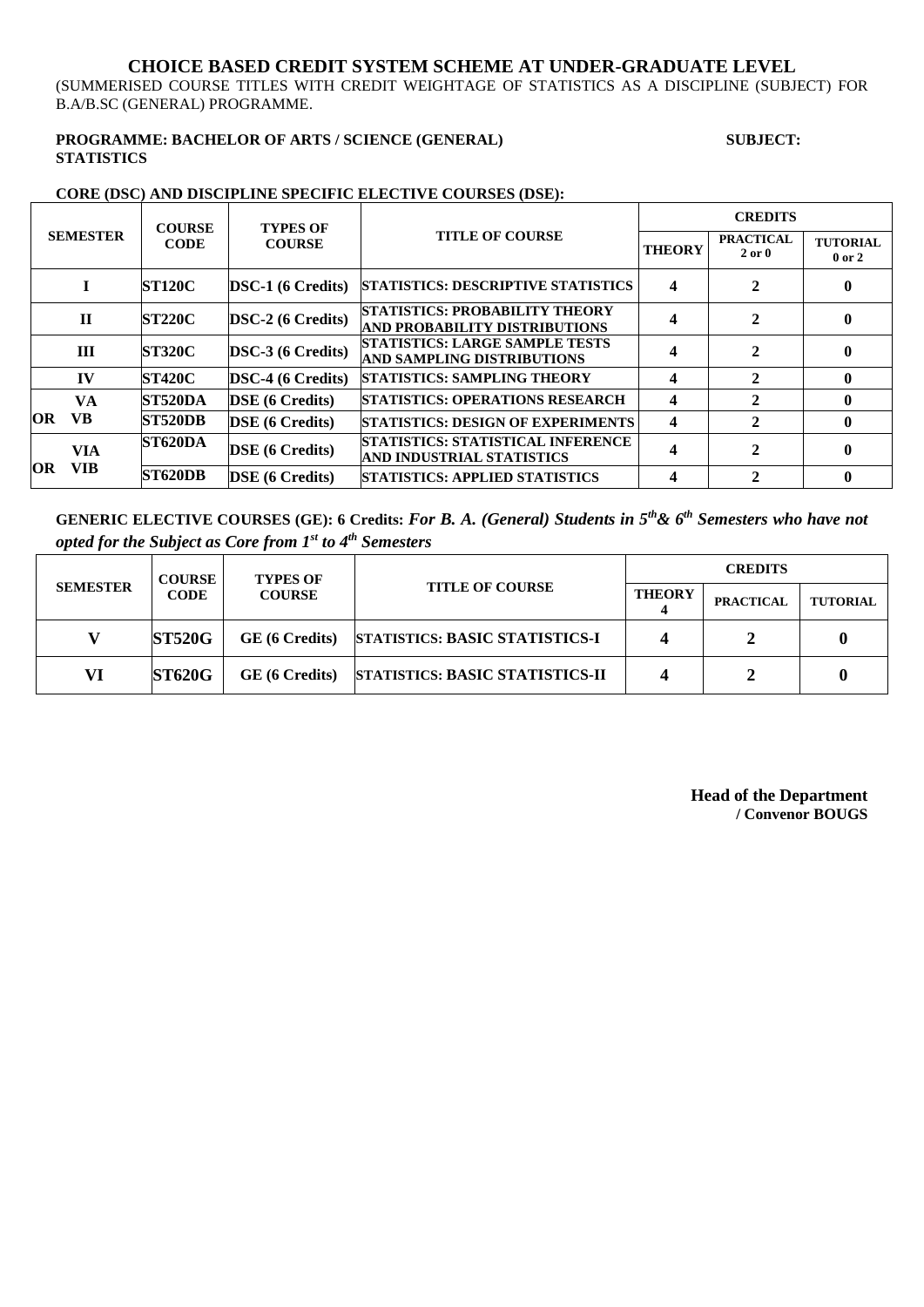#### **B.A /B.Sc. 1st SEMESTER STATISTICS DISCIPLINE SPECIFIC COURSE ST120C: STATISTICS: DESCRIPTIVE STATISTICS**

#### **CREDITS: THEORY: 4, PRACTICAL: 2 MAXIMUM MARKS: THEORY: 60; PRACTICAL: 30**

## **THEORY (4 CREDITS)**

# **UNIT- I**

Concept of Statistical Population and sample from a population. Types of Data-Primary and secondary data, qualitative and quantitative data. Methods of collecting data. Diagrammatic and graphical representation of data-Bar diagram, Histogram, Frequency polygon and ogives.

## **UNIT- II**

Measures of central tendency or location (Arithmetic mean, median, mode, geometric mean and harmonic mean). Characteristics of a good average. Relationship between various measures of location and their applications. Merits and demerits of these measures. Dispersion: Relative and absolute measures (Range, Quartile Deviation, Mean Deviation and standard Deviation). Coefficient of variation and its applications.

## **UNIT- III**

Skewness, Kurtosis and their measures including those based on quartiles. Moments, relation between central moments in terms of raw moments and vice-versa. Effect of change of scale and origin on moments. Sheppard's correction for grouping errors. Coefficients based on moments ( $\alpha$ ,  $\beta$  &  $\gamma$ ) coefficients).

# **UNIT- IV**

Bivariate Data: Concept of correlation and its types. Scatter diagram method and product moment method of studying correlation. Properties of a correlation coefficient (limits of the Pearson correlation coefficient, effect of change of origin and scale).Concept of rank correlation, derivation of Spearman's rank correlation coefficient and its limits.

Principal of least squares and fitting of first-degree polynomial and parabola. Meaning of regression, derivation of two regression lines. Regression coefficients and their properties.

# **REFERENCES**

- 1. Bhat B.R, Srivenkatramana T and Rao Madhava K.S (1997): Statistics: A Beginner's Text, Vol 1. New Age International (P) Ltd.
- 2. Croxton F. E, Cowden D.J and Kelin S (1973): Applied General Statistic, Prentice Hall of India.
- 3. Spiegel, M.R. (1967): Theory & Problems of Statistics, Schaum's Publishing Series
- 4. S.C Gupta and V.K Kapoor (2007): Fundamentals of Mathematical Statistics. 11<sup>th</sup> edition (reprint) Sultan Chand and sons.
- 5. S.P.Gupta: Statistical Methods. Sultan Chand and sons.

# **ADDITIONAL REFERENCES**

- 1. Anderson T.W and Sclove S.L (1978): An introduction to the Statistical Analysis of Data, Houghton Miffin /Co.
- 2. Cooke, Cramer and Clarke (1996): Basic Statistical Computing, Chapman and Hall.
- 3. Mood A.M. Graybill F.A and Boes D.C. (1974): Introduction to the Theory of Statistics. McGraw Hill.